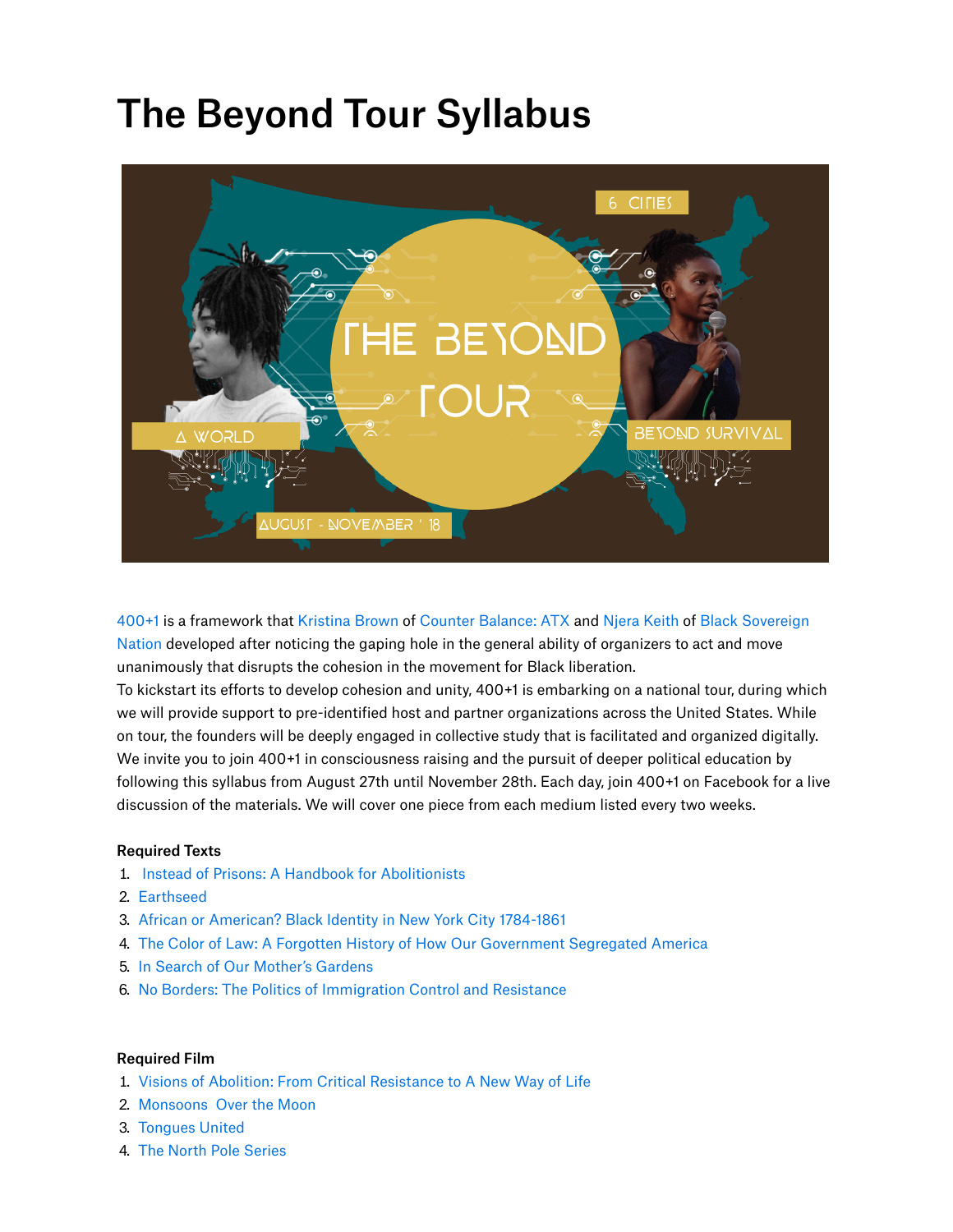- . I Am Somebody
- . Forbidden: Undocumented and Queer in Rural America

### Required Talks/Presentations

- . Deanna Van Buren: What A World Without Prisons Could Look Like
- . Afrofuturism Imagination and Humanity: Ytasha Womack
- . The Danger of A Single Story: Chimamanda Ngozie Adichie
- . Loretta McDonald on Brooklyn
- . Feminist Freedom Warriors: Angela Davis
- . Undocumented and Black in America

# Required Listening

- . Trapped-Tupac Shakur
- . Black Man in A White World-Michael Kiwanuka
- . History as Symphony: The African American Experience in Jazz Suites
- . Can't Touch Me-Deniro Farrar
- . Gentrification-Deniro Farrar
- . Young Girls-Princess Nokia

#### Visual Art

- . "American Profile #3: Prison-Industrial Complex" by Kamal Al Mansour
- 2. Ubuntu: Now Is The Time to Rise, Komi Olaf
- . Girl In A Red Dress, Charles Alston, 1934
- . Invisible: Homeless LGBT Youth
- . The Rebirth of the Black Venus, Billie Zangewa
- . The Struggle Part II, Billie Zangewa
- . The Rebirth of the Black Venus, Billie Zangewa
- . The Struggle Part II, Billie Zangewa
- . Portrait of My Father As An Alien, Tatyana Fazlalizadeh

#### Required Projects

. Revolution Inside: Letter Exchange:

Join your local prison abolitionist group in writing letters to incarcerated individuals. Share your thoughts about the content covered during weeks one and two of The Beyond Tour with the individual you correspond with.

. Crafting Freedom: Collective Black Creativity On A Saturday:

Encourage members of your immediate community to engage in a collective imagining of a Black future void of systemic oppression. Follow up with free Black expression.

. Nuanced Blackness: A Culinary Experience and Cultural Exchange:

Plan a potluck for your immediate community, to which members bring dishes that are representative of their varied Black experiences. There is space for diversity in revolutionary struggle. Discuss the myth of the Black monolith over a meal.

. Local History Center Exploration:

Visit your local history center and track gentrification and Black displacement in your city. Seeing the transformation and erasure of Black cultural hubs in photos, articles, and official records can be both jarring an illuminating. Take your friends and debrief afterward.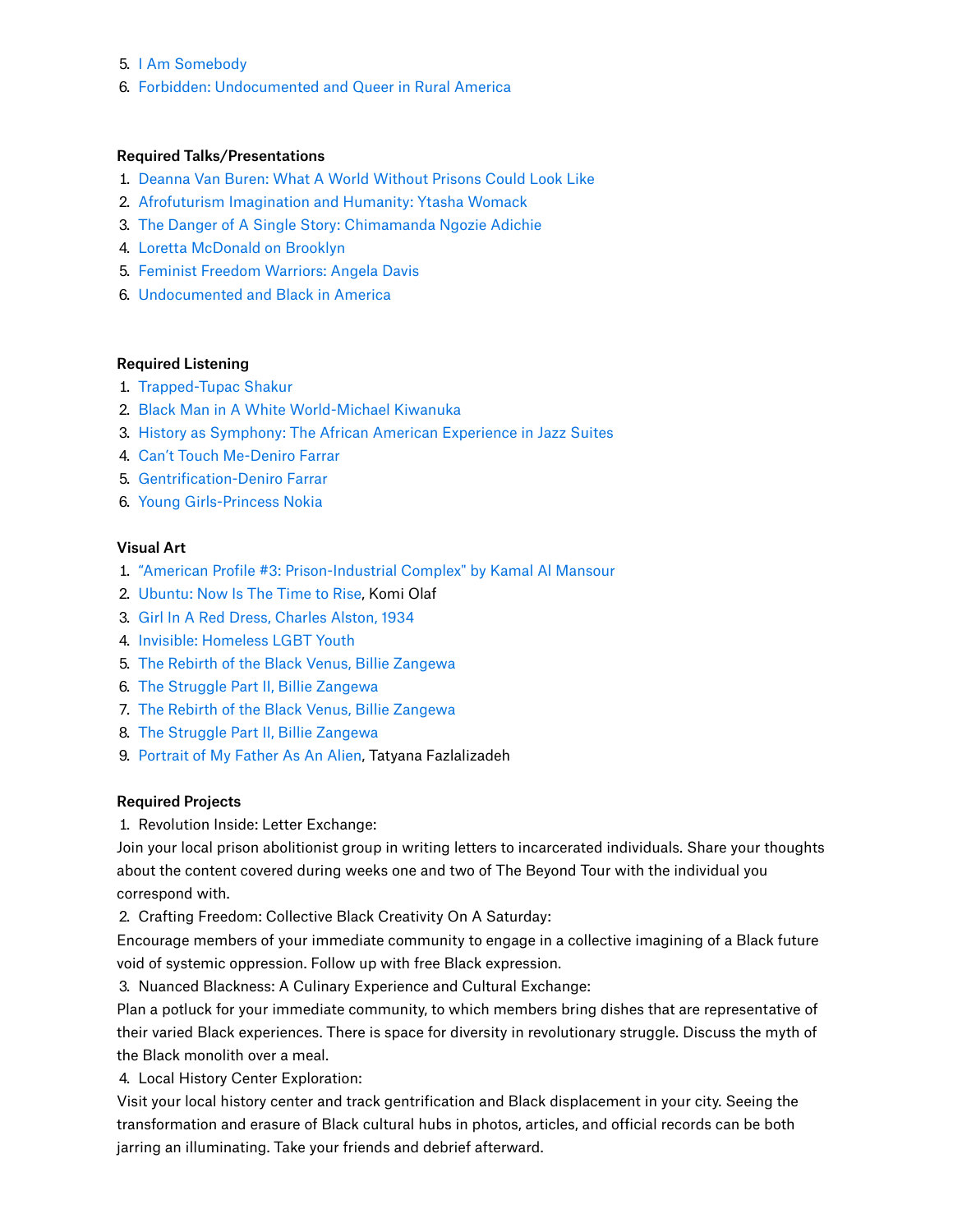# . Womanist Dialogue:

Engage your immediate community in a discussion about Nia Wilson and the circumstances of her death. How did the intersection of race, gender, and class factor into Nia's murder?

. Documenting the Undocumented: Where Are Our Stories?:

While developing this syllabus, it was extremely difficult to find texts, films, and other mediums dedicated to depicting the Black immigrant experience. Take to social media and share art and expression that uplift UndocuBlack voices.

# Beyond Incarceration (Weeks 1 & 2) Chicago

Text: Instead of Prisons: A Handbook for Abolitionists Film: Visions of Abolition: From Critical Resistance to A New Way of Life Talk/Presentation:

Deanna Van Buren: What A World Without Prisons Could Look Like

Music:

Trapped, Tupac Shakur

Visual Art:

# "American Profile #3: Prison-Industrial Complex" by Kamal Al Mansour

# Experience:

Revolution Inside: Letter Exchange:

Write to incarcerated individuals in your perspective city by connecting with your local prison abolitionist group. Share your thoughts about the content covered during weeks one and two of The Beyond Tour. #beyondincarceration #400+1syllabus

# Beyond the White World(Weeks 3 & 4) Philadelphia

Text: **Earthseed** Film: Monsoons Over the Moon Talk/Presentation: Afrofuturism Imagination and Humanity: Ytasha Womack Music: Black Man in A White World, Michael Kiwanuka Visual Art: Teknoscope Komi Olaf Cross Section Of the Afro-Puff Original Experience: Crafting Freedom: Collective Black Creativity On A Saturday:

Encourage members of your immediate community to engage in a collective imagining of a Black future void of systemic oppression. Articulate your vision creatively (paint, music, etc.). #beyondthewhiteworld #400+1syllabus

Beyond the Black Monolith (Week 5 & 6) New York City Text: African or American? Black Identity in New York City 1784-1861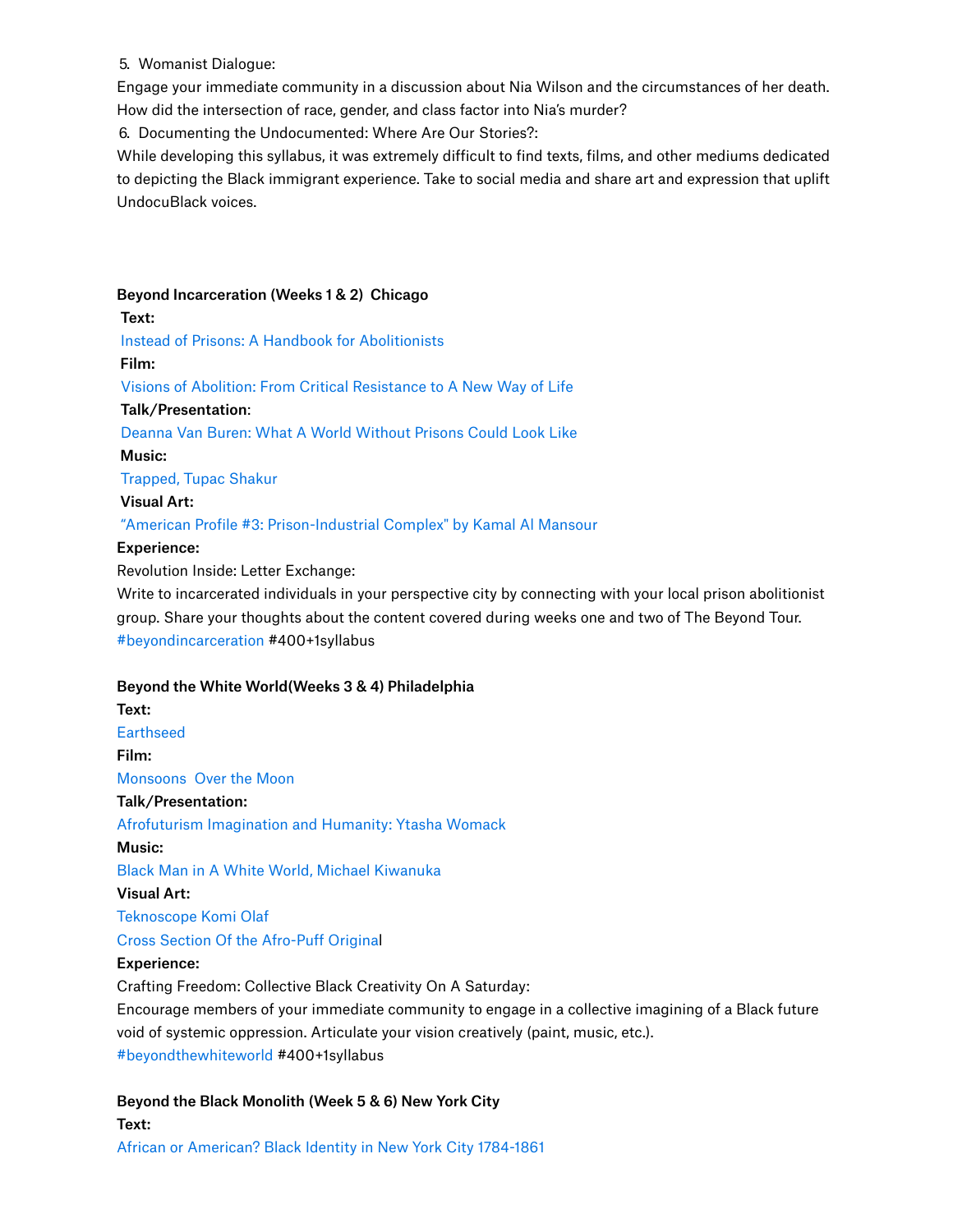#### Film:

Tongues United

# Talk/Presentation:

The Danger of A Single Story: Chimamanda Ngozie Adichie

#### Music:

History as Symphony: The African American Experience in Jazz Suites

Deniro Farrar - Can't Touch Me

# Visual Art:

Girl In A Red Dress, Charles Alston, 1934

# Experience:

Nuanced Blackness: A Culinary Experience and Cultural Exchange:

Plan a potluck for your immediate community, to which members bring dishes that are representative of their varied Black experiences. There is space for diversity in revolutionary struggle. Discuss the myth of the Black monolith over a meal. #beyondtheblackmonolith #400and1syllabus

# Beyond Displacement (Week 7&8) Oakland

# Text: The Color of Law: A Forgotten History of How Our Government Segregated America Film: The North Pole Series Talk/Presentation: Loretta McDonald on Brooklyn Music: Deniro Farrar - Gentrification Visual Art: Invisible: Homeless LGBT Youth

# Experience:

# Local History Center Exploration:

Visit your local history center and track gentrification and Black displacement in your city. Seeing the transformation and erasure of Black cultural hubs in photos, articles, and official records can be both jarring an illuminating. Take your friends and debrief afterward. #beyonddisplacement #400and1syllabus

# Beyond Patriarchy (Week 9&10) Atlanta

Text: In Search of Our Mother's Gardens Film: I Am Somebody Talk/Presentation: Feminist Freedom Warriors: Angela Davis Music: Young Girls, Princess Nokia Visual Art: The Rebirth of the Black Venus, Billie Zangewa The Struggle Part II, Billie Zangewa Experience:

Womanist Dialogue:

Engage your immediate community in a discussion about Nia Wilson and the circumstances of her death. How did the intersection of race, gender, and class factor into Nia's murder? How did it impact the created